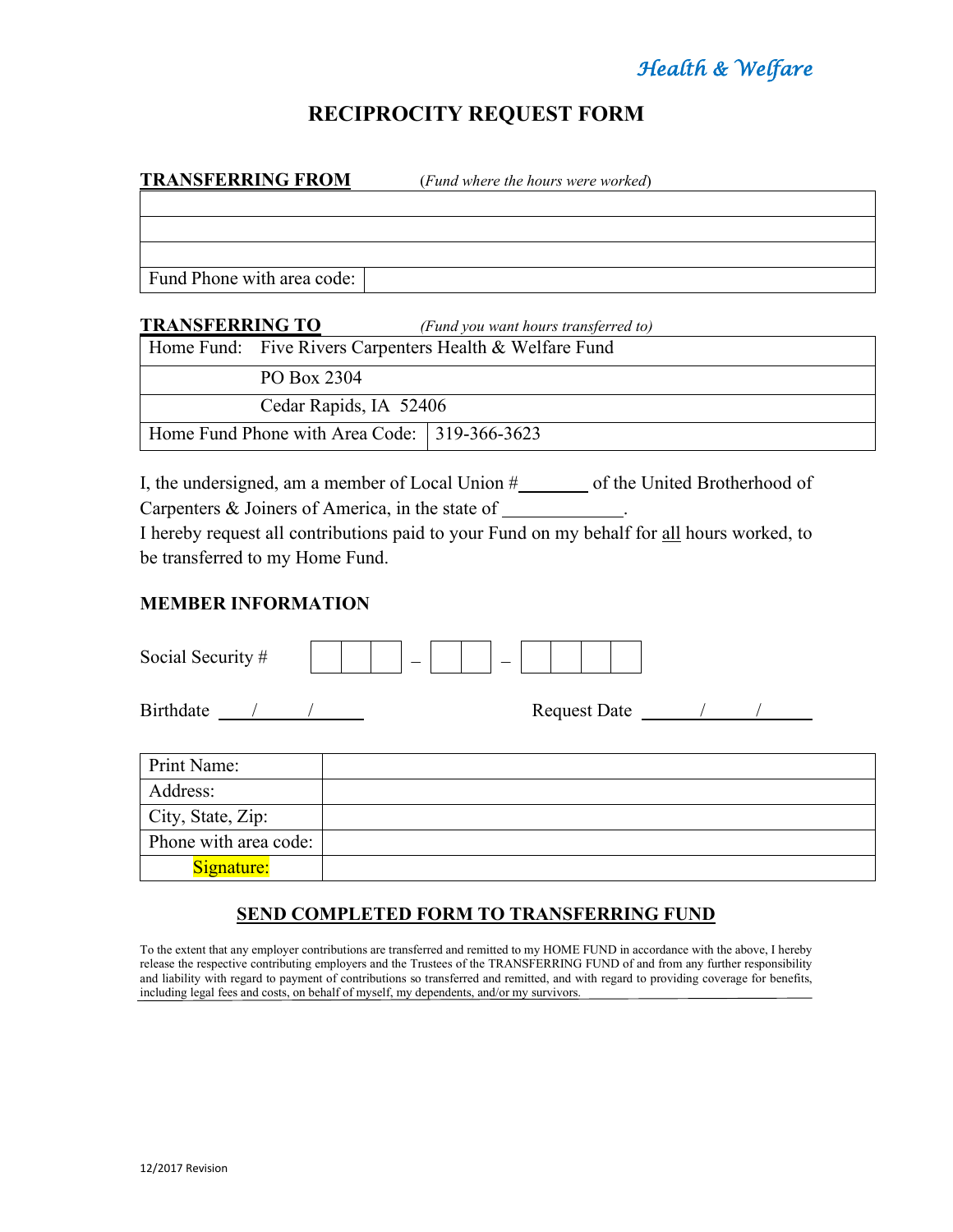## *Pension*

## **RECIPROCITY REQUEST FORM**

| <b>TRANSFERRING FROM</b>   | (Fund where the hours were worked)   |
|----------------------------|--------------------------------------|
|                            |                                      |
|                            |                                      |
|                            |                                      |
| Fund Phone with area code: |                                      |
| <b>TRANSFERRING TO</b>     | (Fund you want hours transferred to) |

| TRAFISHERINING TO |                                                | u una vou want nours transjerrea tor |
|-------------------|------------------------------------------------|--------------------------------------|
|                   | Home Fund: Carpenters Pension Fund of Illinois |                                      |
|                   | PO Box 94416                                   |                                      |
|                   | Chicago, IL 60690-4416                         |                                      |
|                   | Home Fund Phone with Area Code: 800-448-5825   |                                      |

I, the undersigned, am a member of Local Union #\_\_\_\_\_\_\_\_ of the United Brotherhood of Carpenters & Joiners of America, in the state of . I hereby request all contributions paid to your Fund on my behalf for all hours worked, to be transferred to my Home Fund.

#### **MEMBER INFORMATION**

| Social Security #     |  |
|-----------------------|--|
| Birthdate / /         |  |
| Print Name:           |  |
| Address:              |  |
| City, State, Zip:     |  |
| Phone with area code: |  |
| Signature:            |  |

## **SEND COMPLETED FORM TO TRANSFERRING FUND**

To the extent that any employer contributions are transferred and remitted to my HOME FUND in accordance with the above, I hereby release the respective contributing employers and the Trustees of the TRANSFERRING FUND of and from any further responsibility and liability with regard to payment of contributions so transferred and remitted, and with regard to providing coverage for benefits, including legal fees and costs, on behalf of myself, my dependents, and/or my survivors.